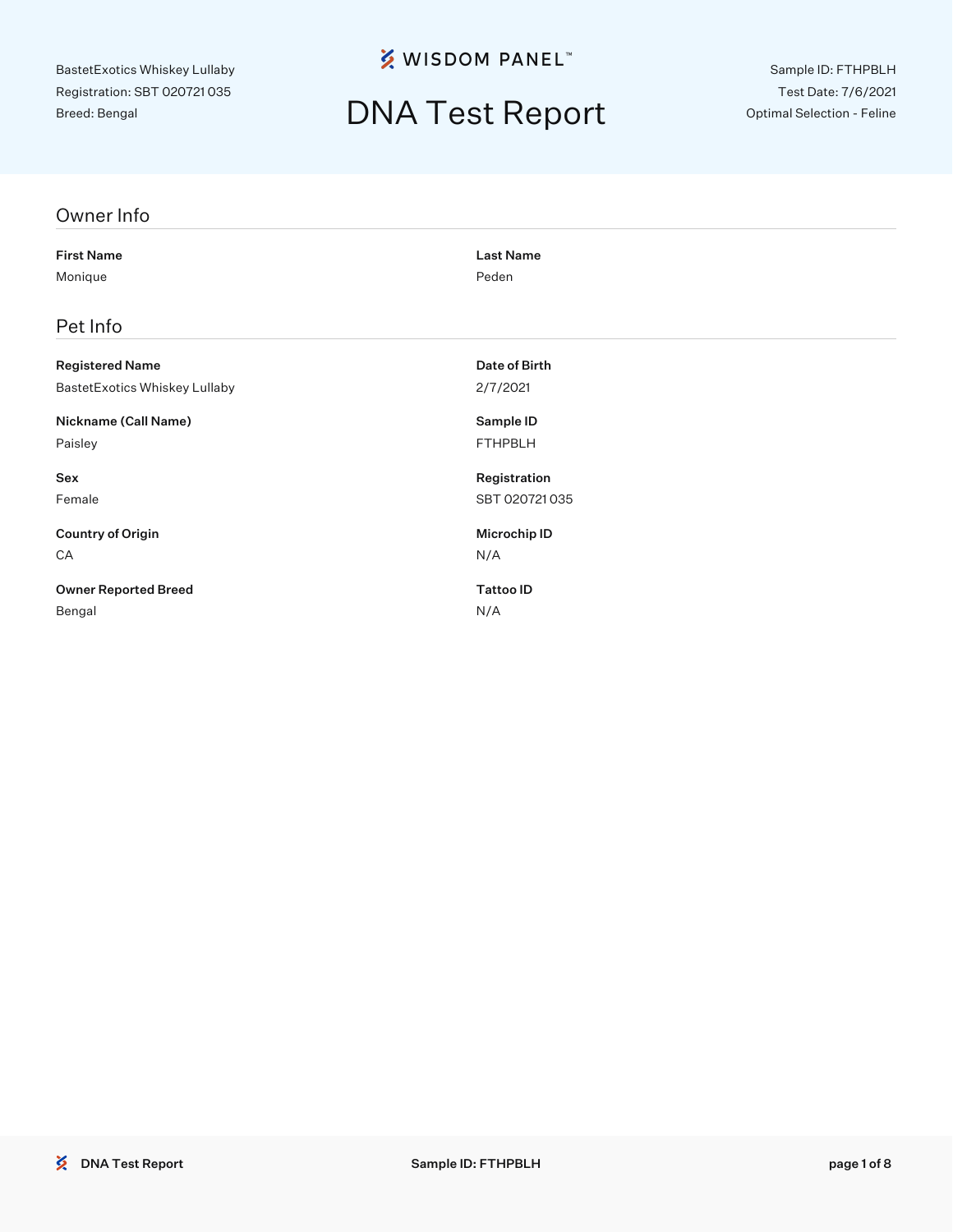**※ WISDOM PANEL**™

## DNA Test Report

Sample ID: FTHPBLH Test Date: 7/6/2021 Optimal Selection - Feline

### Genetic Diversity (Heterozygosity)

#### Paisley's Percentage of Heterozygosity **Typical Range for Bengals** 34% 31 - 36%

Paisley's genome analysis shows an average level of genetic heterozygosity when compared with other Bengals.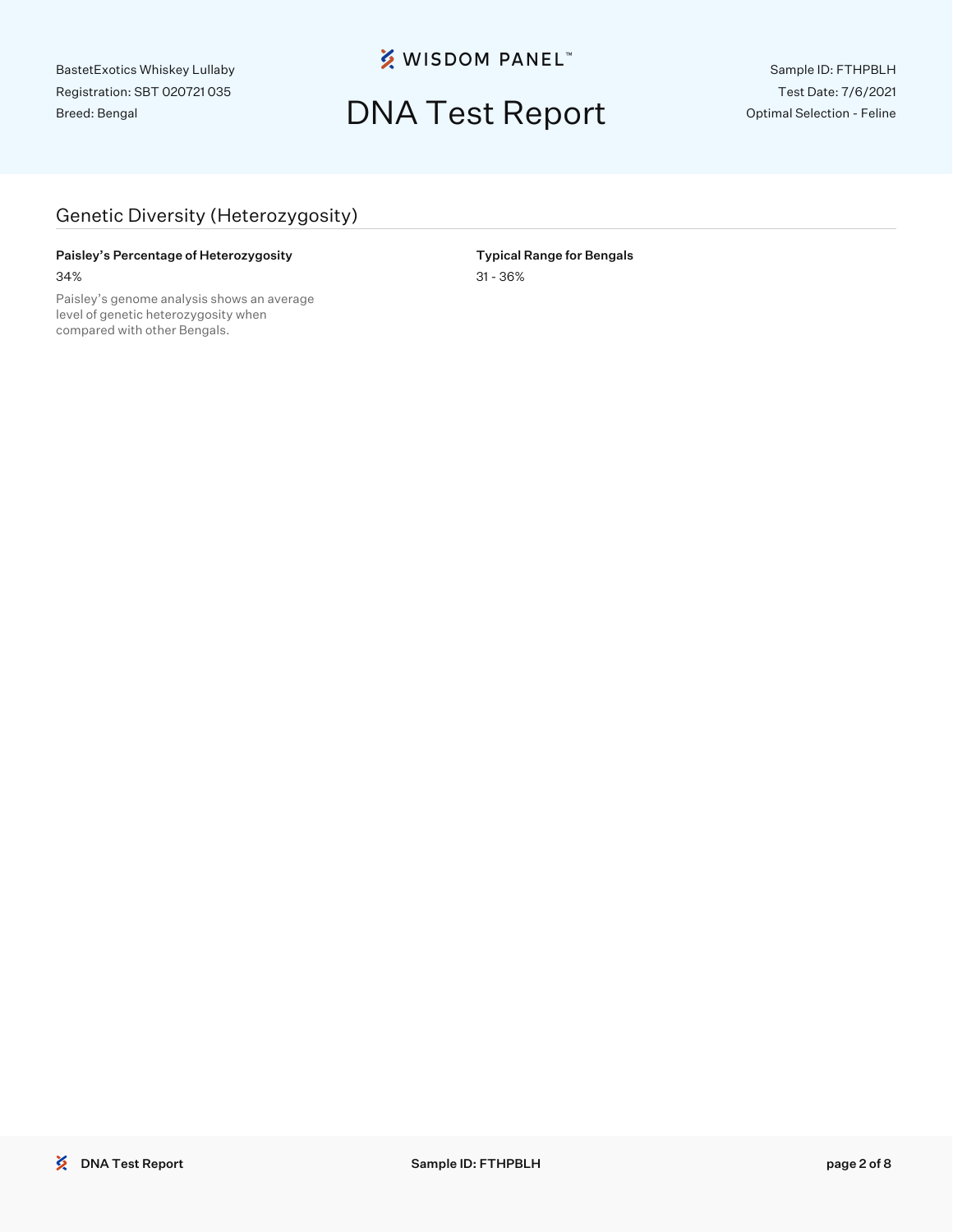## **※ WISDOM PANEL**™

## DNA Test Report

#### Health Conditions Known in This Breed

| <b>Genetic Condition</b>                                                | Gene          | <b>Risk Variant</b> | Copies      | Result  |
|-------------------------------------------------------------------------|---------------|---------------------|-------------|---------|
| Progressive Retinal Atrophy (Discovered in the Abyssinian)              | <b>CEP290</b> | T > G               | $\circ$     | Clear   |
| Progressive Retinal Atrophy (Discovered in the Bengal)                  | KIF3B         | G > A               | 0           | Clear   |
| Pyruvate Kinase Deficiency                                              | <b>PKLR</b>   | G > A               | 0           | Clear   |
| <b>Other Conditions Tested</b>                                          |               |                     |             |         |
| <b>Genetic Condition</b>                                                | Gene          | <b>Risk Variant</b> | Copies      | Result  |
| Factor XII Deficiency (Variant 2)                                       | F12           | <b>Deletion</b>     | 1           | Notable |
| Acute Intermittent Porphyria (Variant 1)                                | <b>HMBS</b>   | Deletion            | $\circ$     | Clear   |
| Acute Intermittent Porphyria (Variant 2)                                | <b>HMBS</b>   | G > A               | $\mathsf O$ | Clear   |
| Acute Intermittent Porphyria (Variant 3)                                | <b>HMBS</b>   | Insertion           | $\circ$     | Clear   |
| Acute Intermittent Porphyria (Variant 4)                                | <b>HMBS</b>   | Deletion            | 0           | Clear   |
| Acute Intermittent Porphyria (Variant 5)                                | <b>HMBS</b>   | G > A               | $\circ$     | Clear   |
| Autoimmune Lymphoproliferative Syndrome                                 | <b>FASL</b>   | Insertion           | 0           | Clear   |
| Burmese Head Defect (Discovered in the Burmese)                         | ALX1          | Deletion            | $\circ$     | Clear   |
| Chediak-Higashi Syndrome (Discovered in the Persian)                    | <b>LYST</b>   | Insertion           | 0           | Clear   |
| Congenital Adrenal Hyperplasia                                          | CYP11B1       | G > A               | $\circ$     | Clear   |
| Congenital Erythropoietic Porphyria                                     | <b>UROS</b>   | G > A               | O           | Clear   |
| Congenital Myasthenic Syndrome (Discovered in the Devon Rex and Sphynx) | COLQ          | G > A               | O           | Clear   |
| Cystinuria Type 1A                                                      | SCL3A1        | C > T               | $\mathsf O$ | Clear   |
| Cystinuria Type B (Variant 1)                                           | SCL7A9        | C > T               | $\mathsf O$ | Clear   |
| Cystinuria Type B (Variant 2)                                           | SCL7A9        | G > A               | $\mathsf O$ | Clear   |
| Cystinuria Type B (Variant 3)                                           | SCL7A9        | T > A               | $\mathsf O$ | Clear   |
| Dihydropyrimidinase Deficiency                                          | <b>DPYS</b>   | G > A               | $\mathsf O$ | Clear   |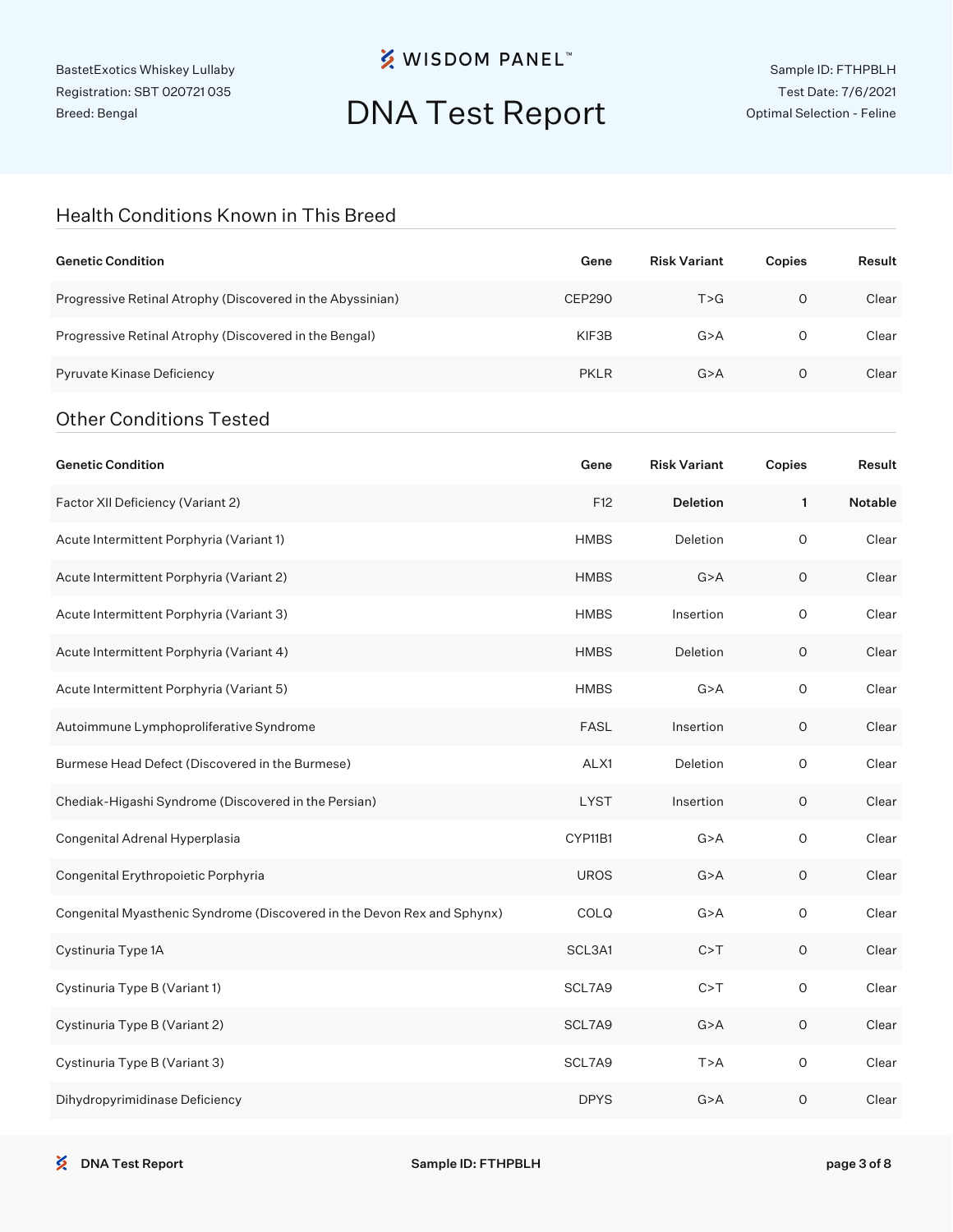## **※ WISDOM PANEL**™

## DNA Test Report

#### Other Conditions Tested (continued)

| <b>Genetic Condition</b>                                               | Gene           | <b>Risk Variant</b> | Copies              | Result |
|------------------------------------------------------------------------|----------------|---------------------|---------------------|--------|
| Earfold and Osteochondrodysplasia (Discovered in the Scottish Fold)    | TRPV4          | G > T               | $\mathsf O$         | Clear  |
| Factor XII Deficiency (Variant 1)                                      | F12            | Deletion            | $\circ$             | Clear  |
| Familial Episodic Hypokalemic Polymyopathy (Discovered in the Burmese) | WNK4           | C > T               | $\mathsf O$         | Clear  |
| Glutaric Aciduria Type II                                              | <b>ETFDH</b>   | T > G               | $\mathsf O$         | Clear  |
| Glycogen Storage Disease (Discovered in the Norwegian Forest Cat)      | GBE1           | Insertion           | 0                   | Clear  |
| GM1 Gangliosidosis                                                     | GLB1           | G > C               | $\mathsf{O}\xspace$ | Clear  |
| GM2 Gangliosidosis                                                     | GM2A           | Deletion            | 0                   | Clear  |
| GM2 Gangliosidosis Type II (Discovered in Domestic Shorthair cats)     | <b>HEXB</b>    | Insertion           | $\mathsf O$         | Clear  |
| GM2 Gangliosidosis Type II (Discovered in Japanese domestic cats)      | <b>HEXB</b>    | C > T               | 0                   | Clear  |
| GM2 Gangliosidosis Type II (Discovered in the Burmese)                 | <b>HEXB</b>    | 0 > 0               | $\mathsf{O}\xspace$ | Clear  |
| Hemophilia B (Variant 1)                                               | F <sub>9</sub> | C > T               | $\mathsf O$         | Clear  |
| Hemophilia B (Variant 2)                                               | F <sub>9</sub> | G > A               | $\mathsf O$         | Clear  |
| Hyperoxaluria Type II                                                  | <b>GRHPR</b>   | G > A               | 0                   | Clear  |
| Hypertrophic Cardiomyopathy (Discovered in the Maine Coon)             | <b>MYBPC</b>   | G > C               | $\mathsf O$         | Clear  |
| Hypertrophic Cardiomyopathy (Discovered in the Ragdoll)                | <b>MYBPC</b>   | C > T               | $\mathsf O$         | Clear  |
| Hypotrichosis (Discovered in the Birman)                               | FOXN1          | Deletion            | $\mathsf O$         | Clear  |
| Lipoprotein Lipase Deficiency                                          | LPL            | G > A               | $\mathsf O$         | Clear  |
| <b>MDR1 Medication Sensitivity</b>                                     | ABCB1          | Deletion            | 0                   | Clear  |
| Mucopolysaccharidosis Type I                                           | <b>IDUA</b>    | Deletion            | $\mathsf O$         | Clear  |
| Mucopolysaccharidosis Type VI                                          | ARSB           | T > C               | $\mathsf O$         | Clear  |
| Mucopolysaccharidosis Type VI Modifier                                 | ARSB           | G > A               | $\mathsf O$         | Clear  |
| Mucopolysaccharidosis Type VII (Variant 1)                             | <b>GUSB</b>    | G > A               | $\mathsf{O}\xspace$ | Clear  |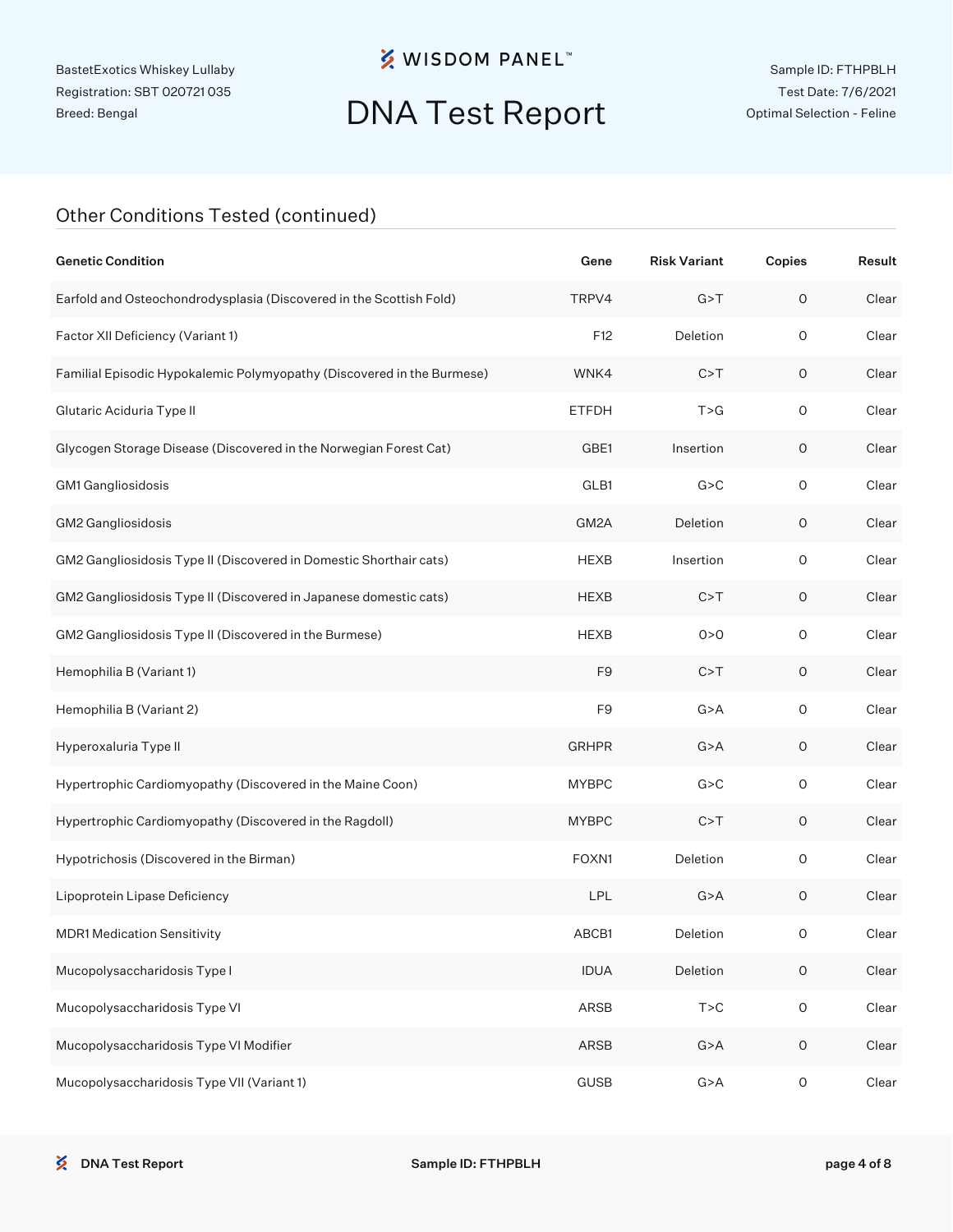## **※ WISDOM PANEL**™

## DNA Test Report

Sample ID: FTHPBLH Test Date: 7/6/2021 Optimal Selection - Feline

#### Other Conditions Tested (continued)

| <b>Genetic Condition</b>                                | Gene             | <b>Risk Variant</b> | Copies       | Result |
|---------------------------------------------------------|------------------|---------------------|--------------|--------|
| Mucopolysaccharidosis Type VII (Variant 2)              | <b>USB</b>       | C > T               | $\circ$      | Clear  |
| Myotonia Congenita                                      | CLCN1            | G > T               | 0            | Clear  |
| Polycystic Kidney Disease (PKD)                         | PKD1             | C > A               | 0            | Clear  |
| Progressive Retinal Atrophy (Discovered in the Persian) | AIPL1            | C > T               | $\mathsf{O}$ | Clear  |
| Sphingomyelinosis (Variant 1)                           | NPC <sub>1</sub> | G > C               | $\circ$      | Clear  |
| Sphingomyelinosis (Variant 2)                           | NPC <sub>2</sub> | G > A               | 0            | Clear  |
| Spinal Muscular Atrophy (Discovered in the Maine Coon)  | LIX1             | Deletion            | O            | Clear  |
| Vitamin D-Dependent Rickets                             | CYP27B1          | G > T               | O            | Clear  |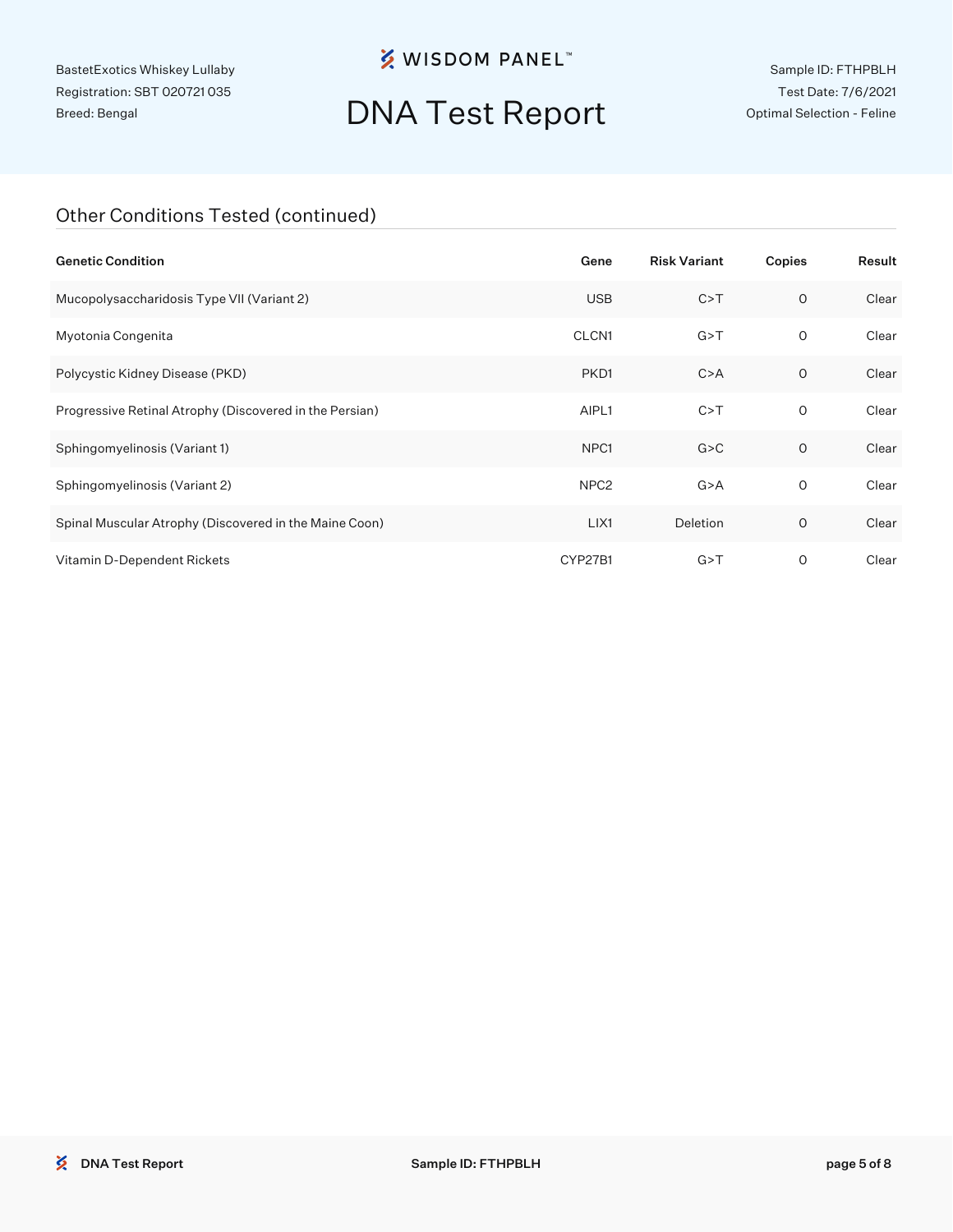### **※ WISDOM PANEL**™

## DNA Test Report

## Blood Type Blood Type Genotype Genotype  $A$  and  $A/A$ (Most common) **Transfusion Risk Breeding Risk Breeding Risk Breeding Risk** Breeding Risk Breeding Risk Moderate Low Paisley has the most common blood type. She can be transfused with Type A blood. If breeding, Paisley has a low risk of blood type incompatibility with nursing kittens. Variant Tested Description Copies b variant 1 (Common b variant) 0 b variant 2 (Discovered in Turkish breeds) 0 b variant 3 (Discovered in Ragdolls) 0 c variant - Causes AB Blood Type (Discovered in Ragdolls) 0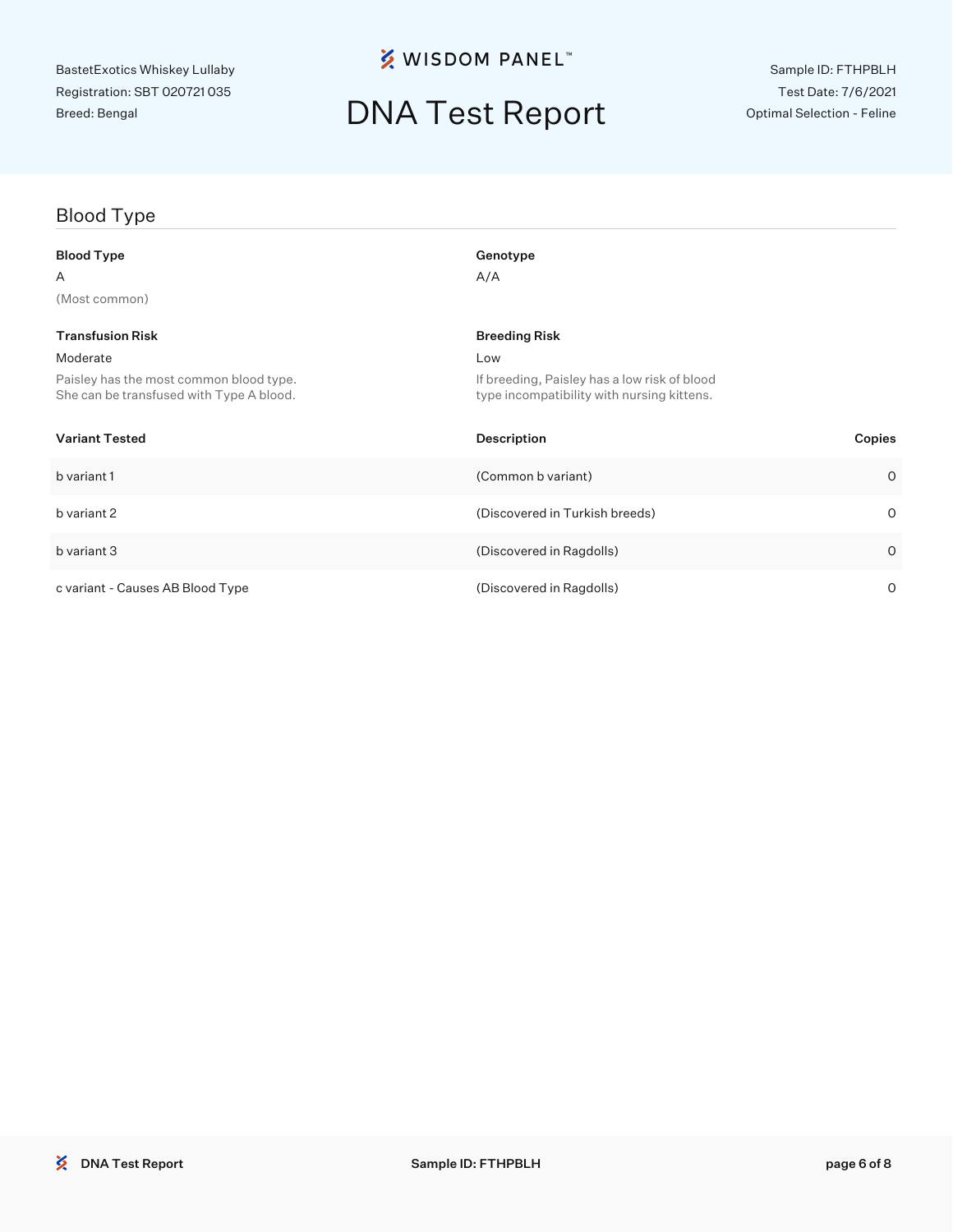## **※ WISDOM PANEL**™

## DNA Test Report

Sample ID: FTHPBLH Test Date: 7/6/2021 Optimal Selection - Feline

#### Coat Color

| <b>Genetic Trait</b>                              | Gene              | Variant                        | Copies       | Result                              |
|---------------------------------------------------|-------------------|--------------------------------|--------------|-------------------------------------|
| Charcoal (Discovered in the Bengal)               | ASIP              | $A^{Pb}$                       | $\circ$      | No effect                           |
| Solid Color                                       | ASIP              | a                              | $\mathbf{1}$ | Banded hairs, tabby patterns likely |
| Gloving (Discovered in the Birman)                | KIT               | w <sup>g</sup>                 | $\circ$      | No effect                           |
| <b>Partial and Full White</b>                     | KIT               | $W$ or $w^s$                   | $\circ$      | No effect                           |
| Amber (Discovered in the Norwegian<br>Forest Cat) | MC1R              | e                              | $\circ$      | No effect                           |
| Russet (Discovered in the Burmese)                | MC <sub>1</sub> R | $e^r$                          | $\circ$      | No effect                           |
| <b>Dilution</b>                                   | <b>MLPH</b>       | d                              | O            | No effect                           |
| Albinism (Discovered in Oriental breeds)          | <b>TYR</b>        | $c^a$                          | $\circ$      | No effect                           |
| Colorpoint (Discovered in the Burmese)            | <b>TYR</b>        | $\mathtt{c}^{\mathtt{b}}$      | 1            | <b>Colorpoints possible</b>         |
| Colorpoint (Discovered in the Siamese)            | <b>TYR</b>        | $c^s$                          | 1            | <b>Colorpoints possible</b>         |
| Mocha (Discovered in the Burmese)                 | <b>TYR</b>        | $\hbox{c}^{\hbox{\tiny\rm m}}$ | 0            | No effect                           |
| Chocolate                                         | <b>TYRP</b>       | b                              | $\circ$      | No effect                           |
| Cinnamon                                          | <b>TYRP</b>       | $b^{\dagger}$                  | $\mathsf O$  | No effect                           |
|                                                   |                   |                                |              |                                     |

#### Coat Type

| <b>Genetic Trait</b>                                    | Gene             | Variant          | Copies  | Result                                |
|---------------------------------------------------------|------------------|------------------|---------|---------------------------------------|
| Long Hair (Discovered in many breeds)                   | FGF <sub>5</sub> | M4               |         | Long coat possible, short coat likely |
| Long Hair (Discovered in the Norwegian<br>Forest Cat)   | FGF <sub>5</sub> | M <sub>2</sub>   | O       | No effect                             |
| Long Hair (Discovered in the Ragdoll and<br>Maine Coon) | FGF <sub>5</sub> | M <sub>3</sub>   | $\circ$ | No effect                             |
| Long Hair (Discovered in the Ragdoll)                   | FGF <sub>5</sub> | M1               | O       | No effect                             |
| Lykoi Coat (Variant 1)                                  | <b>HR</b>        | $hr^{\text{Ca}}$ | $\circ$ | No effect                             |
| Lykoi Coat (Variant 2)                                  | <b>HR</b>        | $hr^{\vee A}$    | O       | No effect                             |